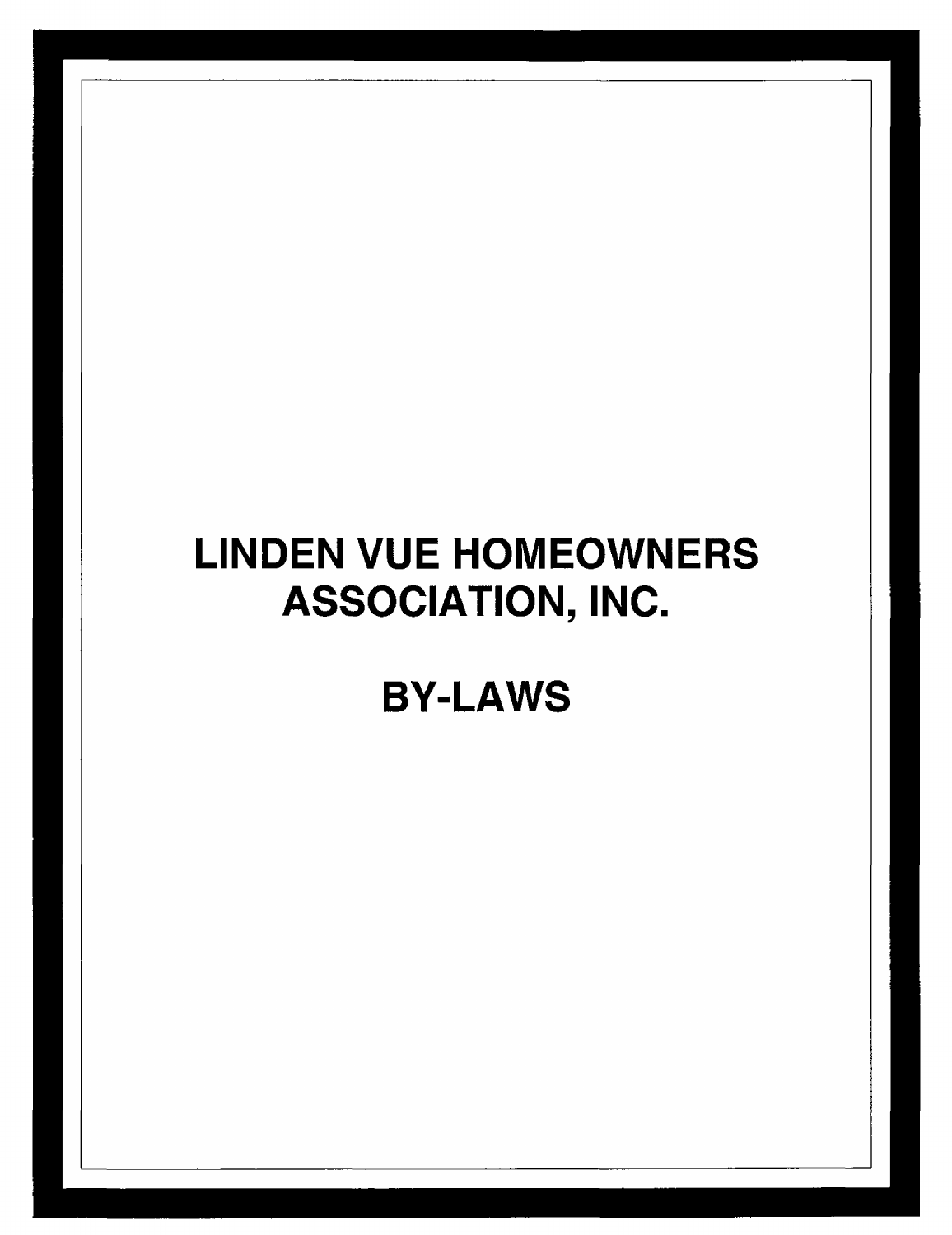# **BY-LAWS**

# **OF**

# **LINDEN VUE HOMEOWNERS ASSOCIATION, INC. (A Planned Community)**

# **ARTICLE I**

# NAME AND LOCATION

Section 1. The name of the association is the LINDEN VUE HOMEOWNERS ASSOCIATION. INC., hereinafter referred to as the "ASSOCIATION." The principal office of the association shall be located at 3625 Washington Pike, Bridgeville, PA 15017, Allegheny County, Pennsylvania, but meetings of the members and directors may be held at such places within the Commonwealth of Pennsylvania, as may be designated by the Board of Directors.

# **ARTICLE II**

### DEFINITIONS

Section 1. "Additional Real Estate" means the real property described in Exhibit "B" attached hereto and made a part hereof, so long as the Declarant's rights to add such real estate to the Property continue to exist. المحارب

Section 2. "Association" shall mean and refer to the Linden Vue Homeowners Association, Inc., a Pennsylvania non-profit corporation, its successors and assigns.

Section 3. "Board of Directors" and the "Board" shall mean and refer to the Board of Directors of the Association as provided in the By-Laws of the Association.

Section 4. "Common Area" shall mean all real property interests owned or leased (including easements) by the Association for the common use and enjoyment of the Members of the Association. The Common Area to be owned by the Association shall be bounded and described as set forth in the Declaration of Covenants, Conditions and Restrictions, as amended and supplemented. This term shall include other real property that may be hereinafter conveyed to the Association as Common Area pursuant to the Declaration.

-1-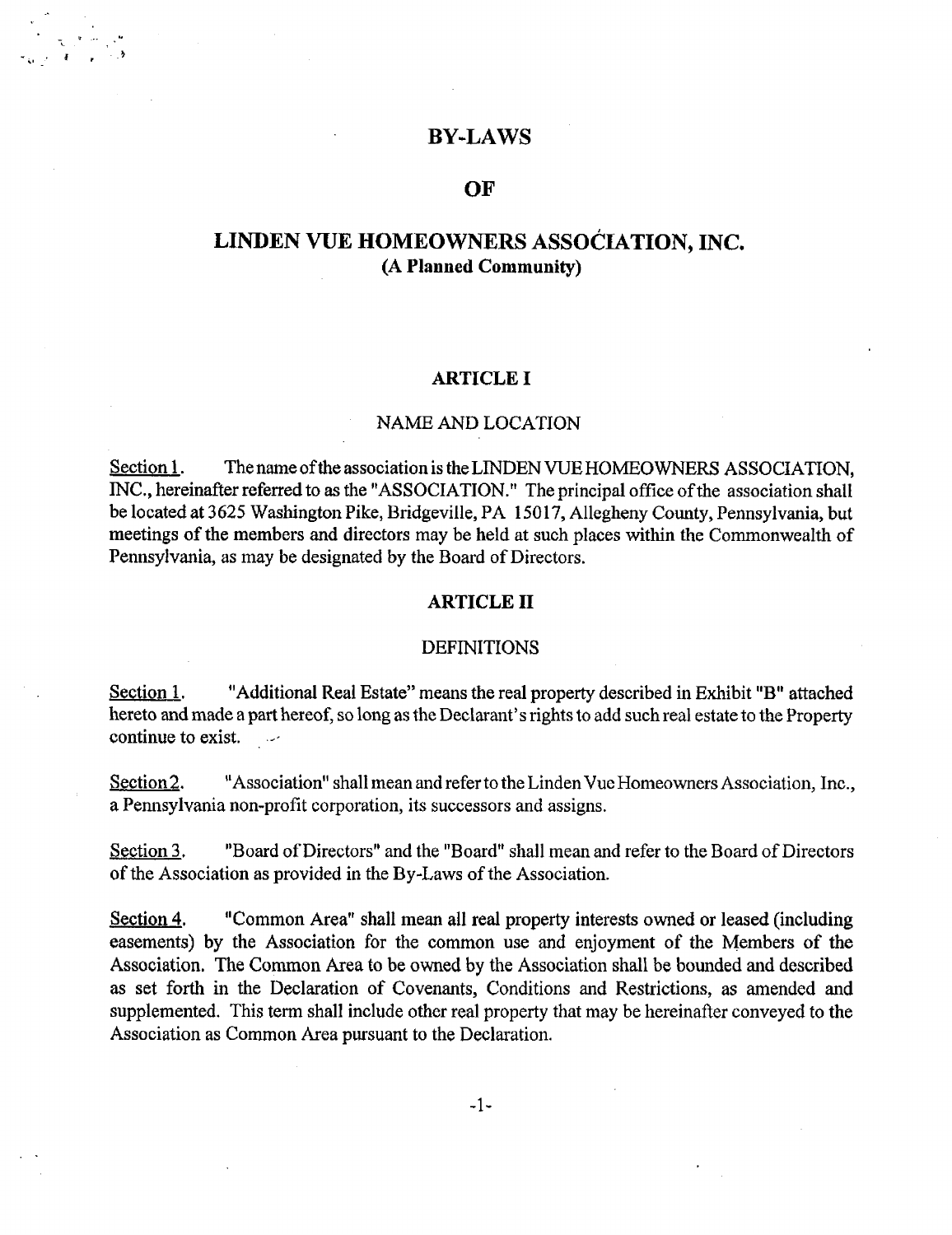Section 5. "Director" shall mean and refer to those persons elected or appointed pursuant to these By-Laws to serve on the Board.

Section 6. "Declarant" shall mean and refer to JND Properties, LLC, its respective successors and assigns, if such successors and assigns should acquire one or more  $Lot(s)$  which is part of the Property from the Declarant for the purpose of site development and/or construction, provided such person or entity is engaged in the residential development and/or construction business at the Property.

Section 7. "Declaration" shall mean and refer to the Declaration of Covenants, Conditions and Restrictions, as amended and supplemented, applicable to the Property recorded in the Office of the Recorder of Deeds of Washington County, Pennsylvania.

Section 8. "Living Unit" shall mean and refer to any structure or to any portion of a structure situated upon the Property which is designed and intended for use and occupancy as a residence by a single family.

Section 9. "Lot" shall mean and refer to any plot of land and any designation of units shown upon the recorded subdivision map of the Property (including any subplots established by letter, dotted lines or otherwise), or on any Exhibit attached to the Declaration of Covenants, Conditions and Restrictions as amended and supplemented, with the exception of the Common Area. If a designation of a Living Unit does not result in an actual corresponding constricted Living Unit, a "Lot" shall mean and refer to an area upon or in which each separate Living Unit is constructed.

Section 9a. "Single Family Lot" shall mean an area of land upon which a single family detached home is erected.

Section 9b. "Town Home Lot" shall mean an area of land upon which an attached multiple family dwelling is erected.

Section 10. "Member" shall mean and refer to those Owners and Occupants entitled to membership in the Association as set forth in Article III of the Declaration.

Section 11. "Occupant" shall mean and refer to the occupant of a Living Unit and shall be either the Owner or a lessee who holds a valid lease.

Section 12. "Owner" shall mean and refer to the record owner, whether one or more persons or entities, of a fee simple title to any Lot which is a part of the Property, including contract sellers, but excluding those having such interest merely as a security for the performance of an obligation.

Section 13. "Plan" shall mean the Linden Vue Plan of Lots, as amended and supplemented, and all phases thereof.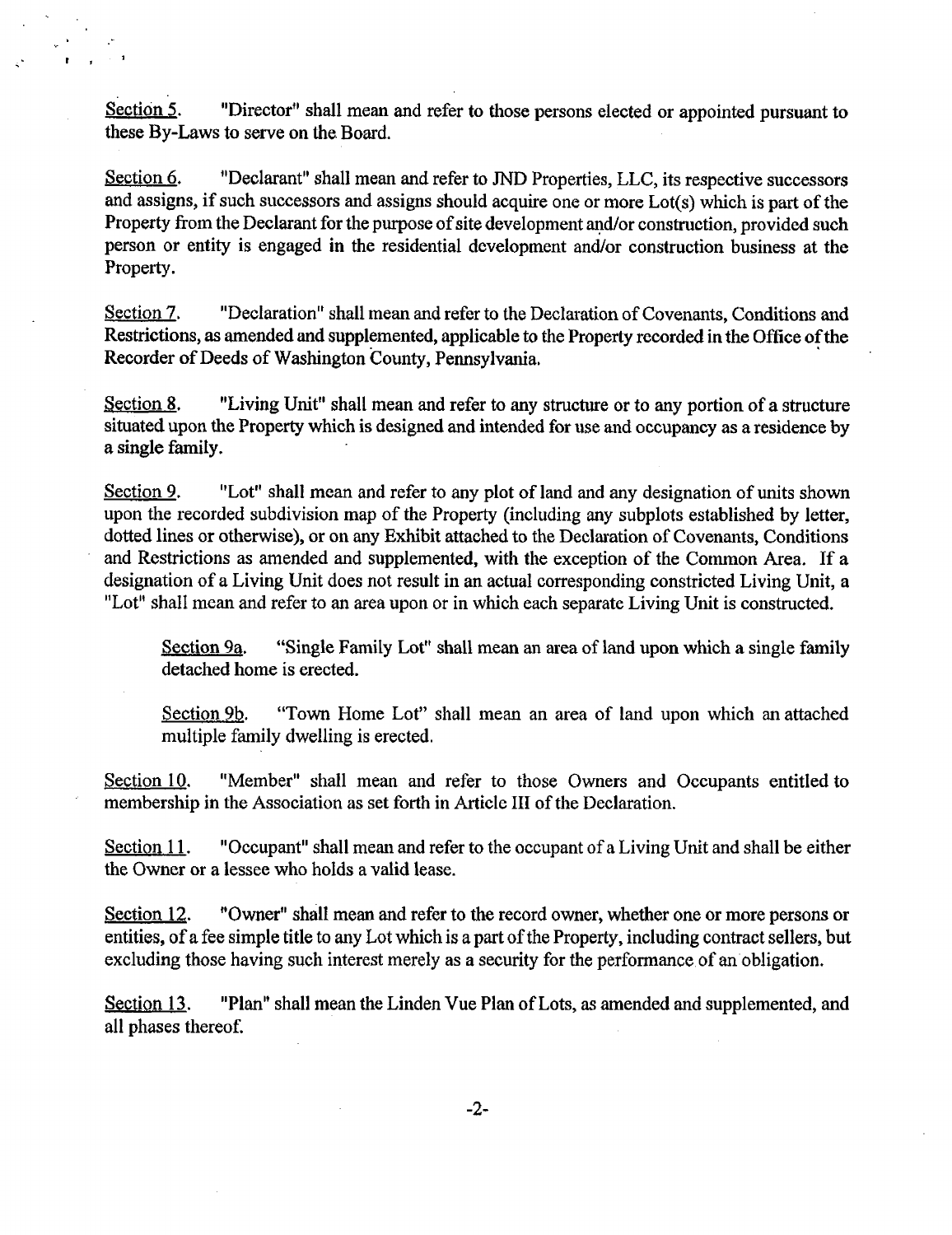Section 14. "Property" shall mean and refer to the certain real property illustrated in Exhibit "A" of the Declaration of Covenants, Conditions and Restrictions and such additions thereto as may hereafter be brought within the jurisdiction of the Association by the Declarant or by vote of the Owners as provided in the Declaration.

Section 15. "Recorded" shall mean duly recorded in the office of the Recorder of Deeds of Washington County, Pennsylvania.

# **ARTICLE III**

# MEETING OF MEMBERS

Section 1. Annual Meetings. The first annual meeting of the Members shall be held within one year from the date of the first Lot sale, and each subsequent regular annual meeting of the Members shall be held on the same day of the same month of each year thereafter, at the hour of 8:00 o'clock p.m. If the day for the annual meeting of the Members is a legal holiday, the meeting will be held at the same hour on the first day following which is not a legal holiday.

Section 2. Special Meetings. Special meetings of the Members may be called at any time by the President or by the Board of Directors, or upon written request of the Members who are entitled to vote one-fourth  $(\frac{1}{4})$  of all of the membership votes.

Section 3. Notice of Meetings. Except as otherwise provided in the Declaration, written notice of each meeting ofthe Members shall be given by, or at the direction of, the Secretary or persons authorized to call the meeting, by mail or delivering a copy of such notice to each Member at least fifteen  $(15)$  days in advance of such meeting, addressed to the Member's address last appearing on the books of the Association, or supplied by such Member to the Association for the purpose of notice. Such notice shall specify the place, day and hour of the meeting, and, in the case of special meeting, the purpose of the meeting.

Section 4. Voting. Except as otherwise provided in the Declaration or By-Laws, all motions, resolutions, etc., of the Association shall be passed by a majority of the votes cast in person or by proxy, without regard to classes of membership.

Section 5. Quorum. The presence at the meeting of Members entitled to cast, or of proxies entitled to cast, one-tenth (1/10) of all votes, regardless of class of membership, shall constitute a quorum for any action, the Declaration, or these By-Laws. If, however, such quorum shall not be present or represented at any meeting, the Members entitled to vote thereat shall have the power to adjourn the meeting, from time to time, without notice other than announcement at the meeting, until a quorum as aforesaid shall be present or be represented. The Members at a duly organized meeting can continue to do business until adjournment, notwithstanding the withdrawal of the holders of enough votes to leave less than a quorum.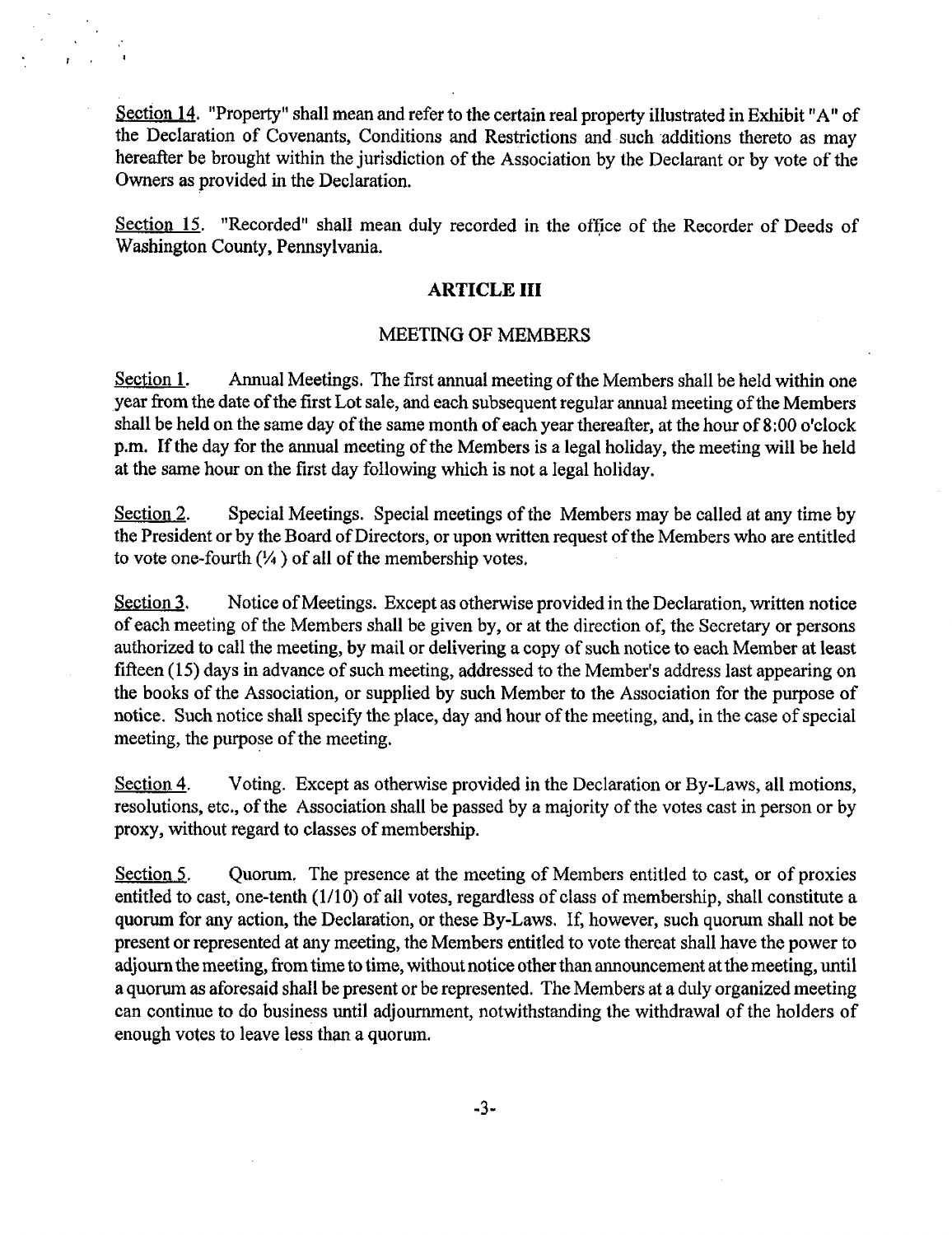Section 6. Proxies. At all meetings of Members, each Membermay vote in person or by proxy. All proxies shall be in writing and filed with the Secretary. Every proxy shall be revocable and shall automatically cease upon conveyance by the Member of his Lot or Living Unit.

# **ARTICLE IV**

# BOARD OF DIRECTORS - SELECTION - TERMS OF OFFICE

Section 1. Number. The affairs of the Association shall be managed by a Board of five  $(5)$ Directors, who need not be Members of the Association.

Section 2. Term of Office. At the first annual meeting, the Members shall elect five (5) Directors – three (3) Directors for a term of (1) year and two (2) Directors for a term of two (2) years  $-$  and at each annual meeting thereafter the Members shall elect Directors for each expiring term for a term of three (3) years.

Section 3. Removal. Any director may be removed from the Board, with or without cause, by a majority of the membership vote of the Association. In the event of death, resignation or removal of a Director, or the vacancy of an officer, his successors shall be selected by the remaining Directors and shall serve for the unexpired term of his predecessor.

Section 4. Compensation. No Director shall receive compensation for any service he may render to the Association. However, any Director may be reimbursed for his actual expenses incurred in the perfomrance of his duties.

Section 5. Action Taken Without a Meeting. The Directors shall have the right to take any action in the absence of a meeting which they could take at a meeting obtaining the written approval ofall the Directors. Any action so approved shall have the same effect as though taken at a meeting of the Directors.

# **ARTICLE V**

# NOMINATION AND ELECTION OF DIRECTORS

Section 1. Nomination. Nomination for election to the Board of Directors shall be made by a Nomination Committee. Nominations may also be made from the floor at the annual meeting. The Nominating Committee shall consist of a Chairman, who shall be a Director, and two (2) or more Members of the Association who may or may not be Directors. The Nomination Committee shall be appointed by the Board of Directors prior to each annual meeting of the Members, to serve from the close of such annual meeting until the close of the next annual meeting and such appointments shall be announced at each annual meeting. The Nominating Committee shall make any such nominations for election to the Board of Directors as it shall in its discretion determine, but not less than the number of vacancies that are to be filled. Such nominations shall be made in manner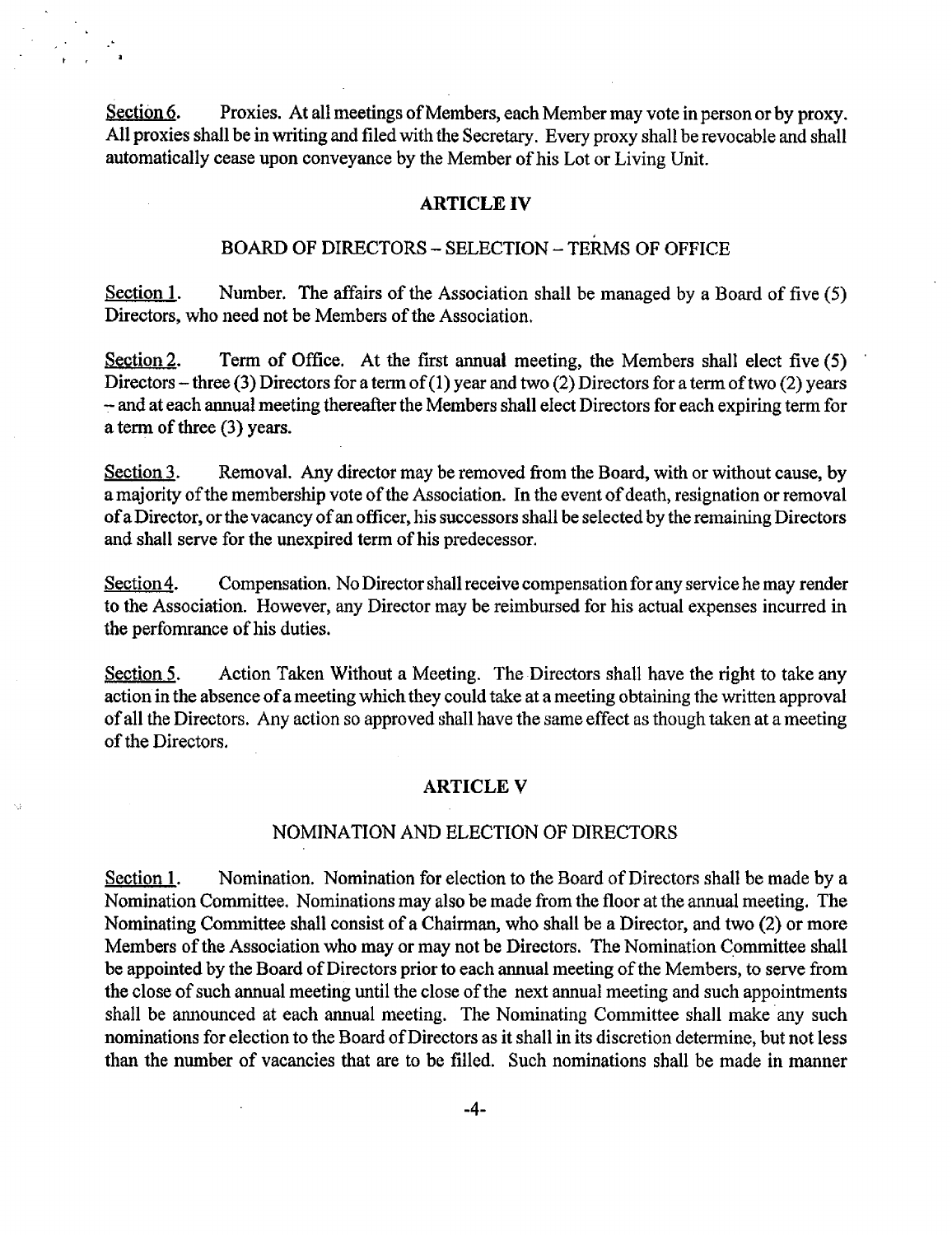consistent with Article IV hereof. Such nominations may be made from among Members or nonmembers.

*f*

Section 2. Election, Election of the Board of Directors shall be by secret written ballot. At such election the Members or their proxies may cast, in respect to each vacancy, as many votes as they are entitled to exercise under the provisions of the Declaration. The persons receiving the largest number of votes shall be elected. Cumulative voting is not permitted.

# **ARTICLE VI**

# MEETING OF DIRECTORS

Section 1. Regular Meetings. Regular meetings of the Board of Directors shall be held quarterly without notice, at such place and hour as may be fixed from time to time by resolution of the Board.

Section 2. Special Meetings. Special meetings of the Board of Directors shall be held when called by the President of the Association, or by any two  $(2)$  Directors, after not less than three  $(3)$ days notice to each Director.

Section  $3.$  Quorum. A majority of the number of Directors shall constitute a quorum for the transaction of a business. Every act or decision done or made by a majority of the Directors present at a duly held meeting at which a quorum is present shall be regarded as the act of the Board.

# **ARTICLE VII**

# POWERS AND DUTIES OF BOARD OR DIRECTORS

Section 1. Powers. The Board of Directors shall have the power to:

- (a) Adopt and publish rules and regulations governing the use of th Common Areas and facilities, and the personal conduct of the Members and their guests thereon, and to establish penalties for the infraction thereof;
- (b) Suspend the voting rights, the right to use the recreational facilities and any or all of the rights and privileges of membership in the Association of a Member for any period during which any assessment against his Lot or Living Unit remains unpaid. Such rights may also be suspended after notice and hearing, for a period not to exceed sixty (60) days for infraction of published rules and regulations; assessments shall continue during suspension;
- (c) Exercise for the Association all powers, duties and authority vested in or delegated to this Association and not reserved to the membership by other provision of these By-Laws, the Articles of Incorporation, or the Declaration;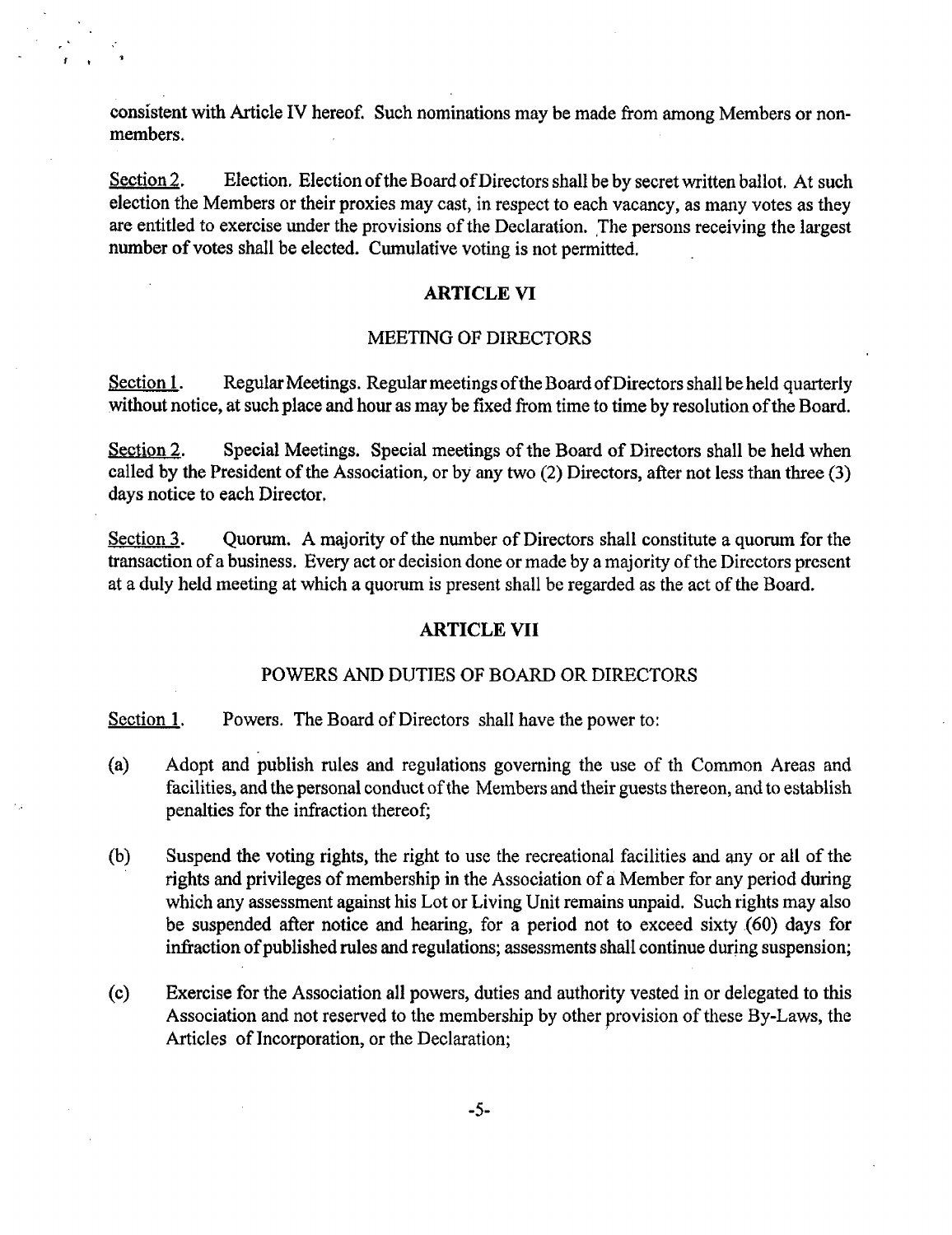- (d) Declare the office of a Director to be vacant in the event such Director shall be absent from three (3) consecutive regular meetings or the Board of Directors; and
- (e) Employ a professional manager, an independent contractor, orsuch other employees asthey deem necessary, and to prescribed their duties.
- (f) Enforce adherence to the covenants, requirements and restrictionssetforth inthe Declaration and as established in rules, regulations and policies adopted by the Board.
- (g) Such other powers as provided by law.

Section 2. Duties. It shall be the duty of the Board of Directors to:

- (a) Cause to be kept a complete record of all its acts and corporate affairs and to present a statement thereof to the Members at the annual meeting of the Members, or at any special meeting when such statement is requested in writing by one fourth  $(\frac{1}{4})$  of all votes of the Members who are entitled to vote;
- (b) Supervise all officers, agents and employees ofthe Association, and to see that their duties are properly performed;
- (c) As more fully provided in the Declaration, to:
	- $(1)$  fix the amount of the annual assessment against each Lot at least thirty  $(30)$  days in advance of each annual assessment period;
	- (2) send written notice of each assessment to every Owner subject thereto at least thirty (30) days in advance of each annual assessment period; and
	- (3) foreclose the lien against any Lot ofwhich assessments arenotpaidwithin thirty (30) days after due date or to bring an action at law against the Owner personally obligated to pay the same;
- (d) Issue, or cause an appropriate officer to issue, upon demand by any Member, a certificate setting forth whether or not any assessment has been paid. A reasonable charge may be made by the Board for the issuance of these certificates. If a certificate states an assessment has been paid, such certificate shall be conclusive evidence of such payment;
- (e) Procure and maintain adequate liability and hazard insurance on property owned by the Association;
- (f) Cause all officers or employees having fiscal responsibilities to be bonded, as it may deem appropriate;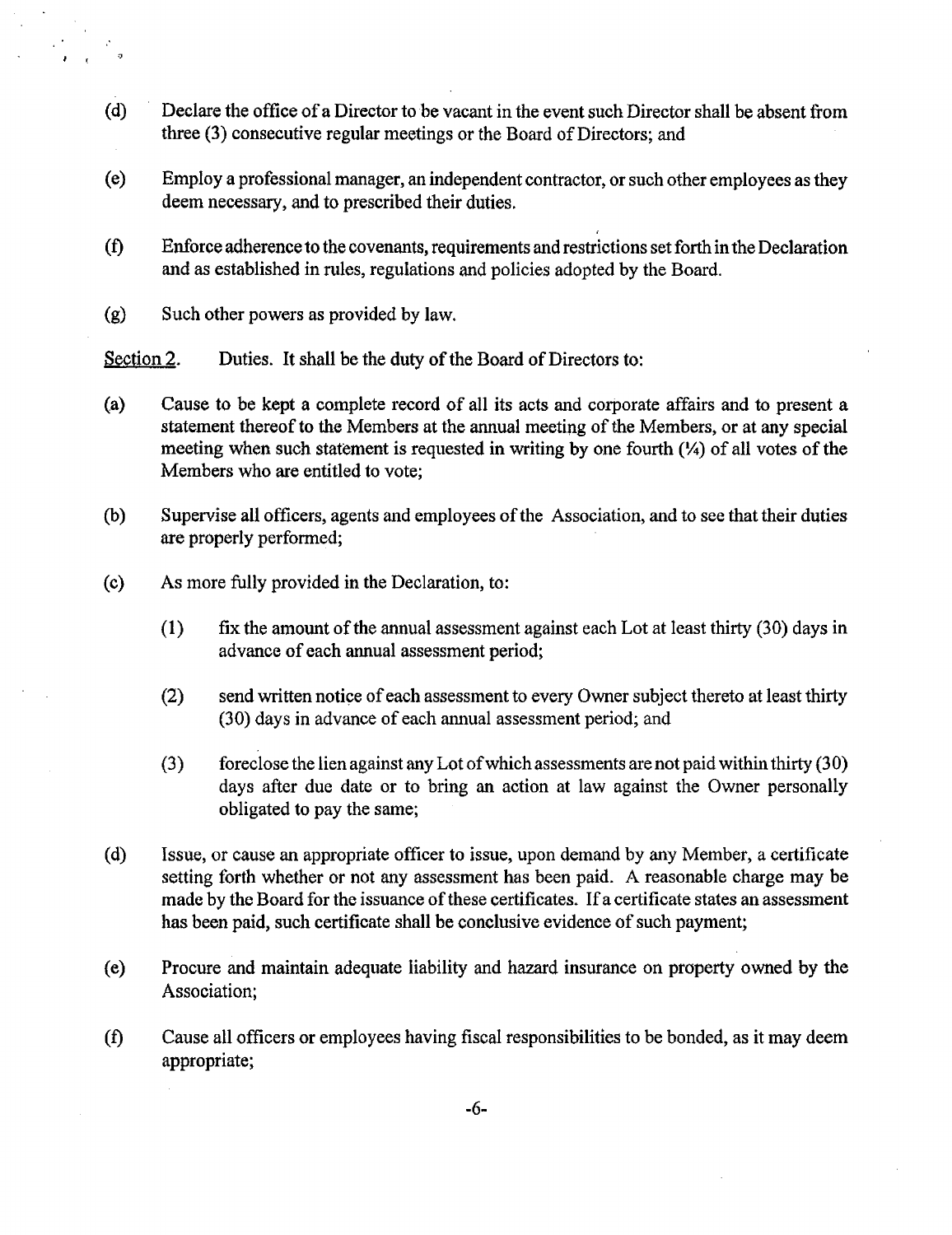- (g) Cause the Common Areas, access easements and rights of way, and planting areas to be maintained, as well as perform other duties imposed by the Declarations, the Articles and these By-Laws.
- (h) Carry out the duties of the Association with respect to maintenance as more full provided in the Declaration.
- (i) Enforce adherence to the covenants, requirements and restrictionssetforth in the Declaration and as established in rules, regulations and policies adopted by the Board.
- (j) Such other duties as provided by law.

# **ARTICLE VIII**

# OFFICERS AND THEIR DUTIES

Section 1. Enumeration of Offices. The officers of this Association shall be a President and Vice-President, who shall at all times be members of the Board of Directors, a Secretary, and a Treasurer, and such other officers as the Board may from time to time by resolution create.

Section 2. Election of Officers. The election of officers shall take place at the first meeting of the Board of Directors following each annual meeting of the Members.

Section 3. Term. The officers of this Association shall be elected annually by the Board and each shall hold office for one (1) year unless he shall sooner resign, or shall be removed, or otherwise disqualified to serve.

Section 4. Special Appointments. The Board may elect such other officers as the affairs of the Association may require, each of whom shall hold office for such period, have such authority, and perform such duties as the Board may, from time to time, determine.

Section 5. Resignation and Removal. Any officer may be removed from office with or without cause, by majority vote of the Directors, with or without a meeting. Any officer may resign at any time giving written notice to the Board, the President or the Secretary. Such resignation shall take effect on the date of receipt of such notice or at any later time specified therein, and unless otherwise specified therein, the acceptance of such resignation shall not be necessary to make it effective.

Section 6. Vacancies. A vacancy in any office may be filled by appointment by the Board. The officer appointed to such vacancy shall serve for the remainder of the term of the officer he replaces.

Section 7. Multiple Offices. The offices of Secretary and Treasurer may be held by the same person. No person shall simultaneously hold more than one of any of the other offices except in the case of special offices created pursuant to Section 4 of this Article.

-7-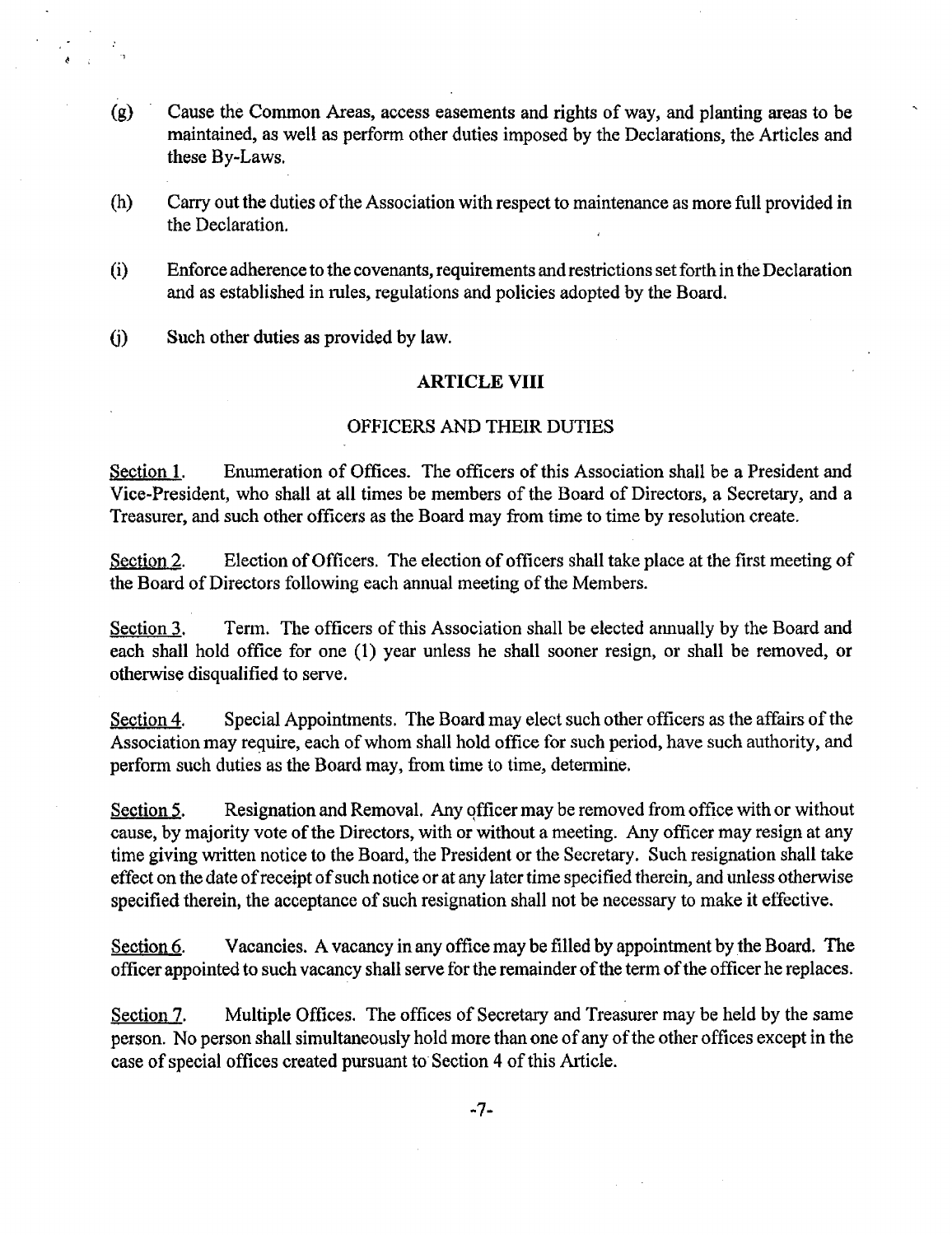Section 8. Duties. The duties of the officers are as follows:

# President

(a) The Presidentshall preside at all meetings oftheBoard ofDirectors; shall see that orders and resolutions of the Board are carried out; shall sign all leases, mortgages, deeds and other written instruments including checks and promissory notes on behalf of the Association.

# Vice President

(b) The Vice President shall act in the place of the President in the event of his absence, inability or refusal to act, and shall exercise and discharge such other duties as may be required of him by the Board.

# **Secretary**

(c) The Secretary shall record the votes and keep the minutes ofallmeetings and proceeding of the Board and ofthe Members; keep the corporate seal ofthe Association and affix it on all papers requiring said seal; serve notice of meetings of the Board and of the Members; keep appropriate current records showing the Members of the Association together with their addresses; and shall perform such other duties as required by the Board.

### Treasurer

(d) The Treasurer shall receive and deposit in appropriate bank accounts all monies of the Association and shall disburse such funds as directed by resolution of the Board of Directors; shall sign all checks and promissory notes of the Association and shall obtain the cosignature of one other officer of the Association on all checks, if and as the Board of Directors specifies from time to time; keep proper books of account; cause an annual audit of the Association books to be made by a public accountant at the completion of each fiscal year; and shall prepare an annual budget and a statement ofincome and expenditures to be presented to the membership at its regular annual meeting, and deliver a copy to each of the Members.

# **ARTICLE IX**

# COMMITTEES

Section 1. The Board of Directors of the Association shall appoint an Environmental Protection Board (EPB) as provided in the Declaration, and a Nominating Committee as provided in these By-Laws. In addition, the Board of Directors shall appoint other committees as deemed appropriate in carrying out its purpose.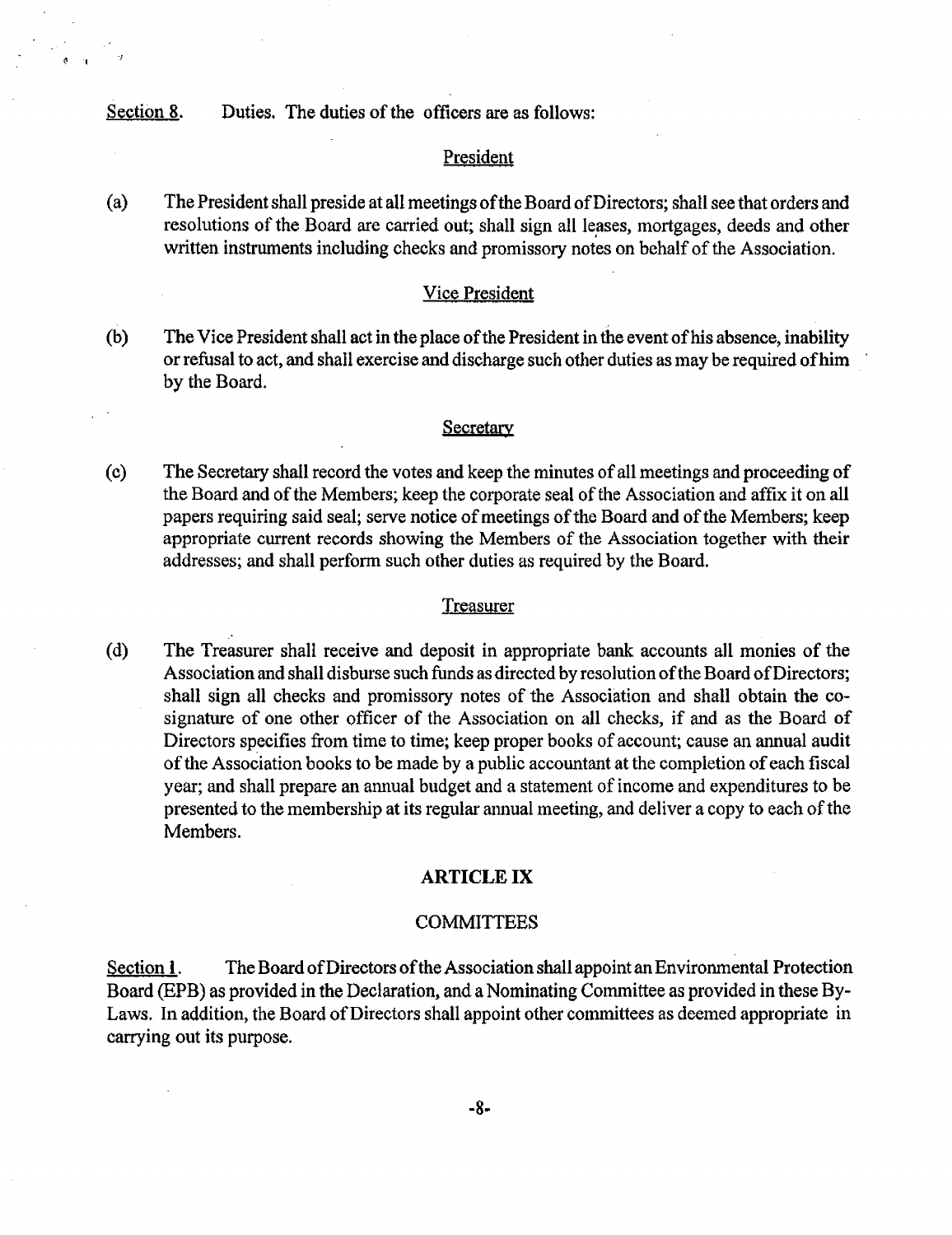# **ARTICLE X**

# BOOKS AND RECORDS

Section 1. The books, records and papers of the Association shall at all times, during reasonable business hours, be subject to inspection by any Member. The Declaration, the Articles of Incorporation, the By-Laws and any rules, regulations and/or written policies of the Association shall be available for inspection by any Member at the principal office of the Association, where copies may be purchased at a reasonable cost.

# **ARTICLE XI**

# INDEMNIFICATION

Section 1. Right to Indemnification. Except as prohibited by law, every Director and Officer of the Association shall be entitled as a right to be indemnified by the Association against expenses and any liability paid or incurred by such person in the defense of an actual or threatened claim, action, suit or proceeding, whether civil, criminal, administrative, investigative or otherwise, in which he or she may be involved in any manner, such as a party, witness or otherwise, by reason of such person being or having been a Director and Officer of the Association (such claim action, suit or proceeding hereafter being referred to as "Action"). Persons who are not Directors and Officers ofthe Associationmay be similarly indemnified in respectofservice to the Association orto another such entity at the request of the Association to the extent the Board of Directors at any time designate any of such persons as entitled to the benefits of the Section. As used in the Article XI, "Indemnitee" shall include each Director and Officer of the Association and each other person designated by the Board of Directors as entitled to the benefits of this Article XI, "Expenses" shall include reasonable fees and expenses of legal counsel selected by an Indemnitee and approved by the Board or selected by the Board for Indemnitee and "Liability" shall include amount of judgments, excise taxes, fines, penalties, and amounts paid in settlement.

Section 2. Right to Advancement of Expenses. Every Indemnitee shall be entitled as of right to have his or her Expenses indefending any Action paid in advance by the Association priorto final disposition of such Action, provided that the Association receives a written undertaking by or on behalf of the Indemnitee to repay the amount advanced if it should ultimately be determined that the Indemnitee is not entitled to be indemnified for such Expenses.

Section 3. Right of Indemnitee to Initiate Action. If a written claim under Section 1 or Section 2 of this Article is not paid in full by the Association within thirty days after such claim has been received by the Association, the Indemnitee may at any time thereafter initiate legal proceedings (an "Indemnitee Action") to recover the unpaid amount of the claim and, if successful in whole or in part, the Indemnitee shall also be entitled to be paid the Expense of prosecuting such Indemnitee Action. The only defense to an Indemnitee Action to recover a claim for indemnification under Section <sup>1</sup> shall be that the Indemnitee's conduct was such that under Pennsylvania law the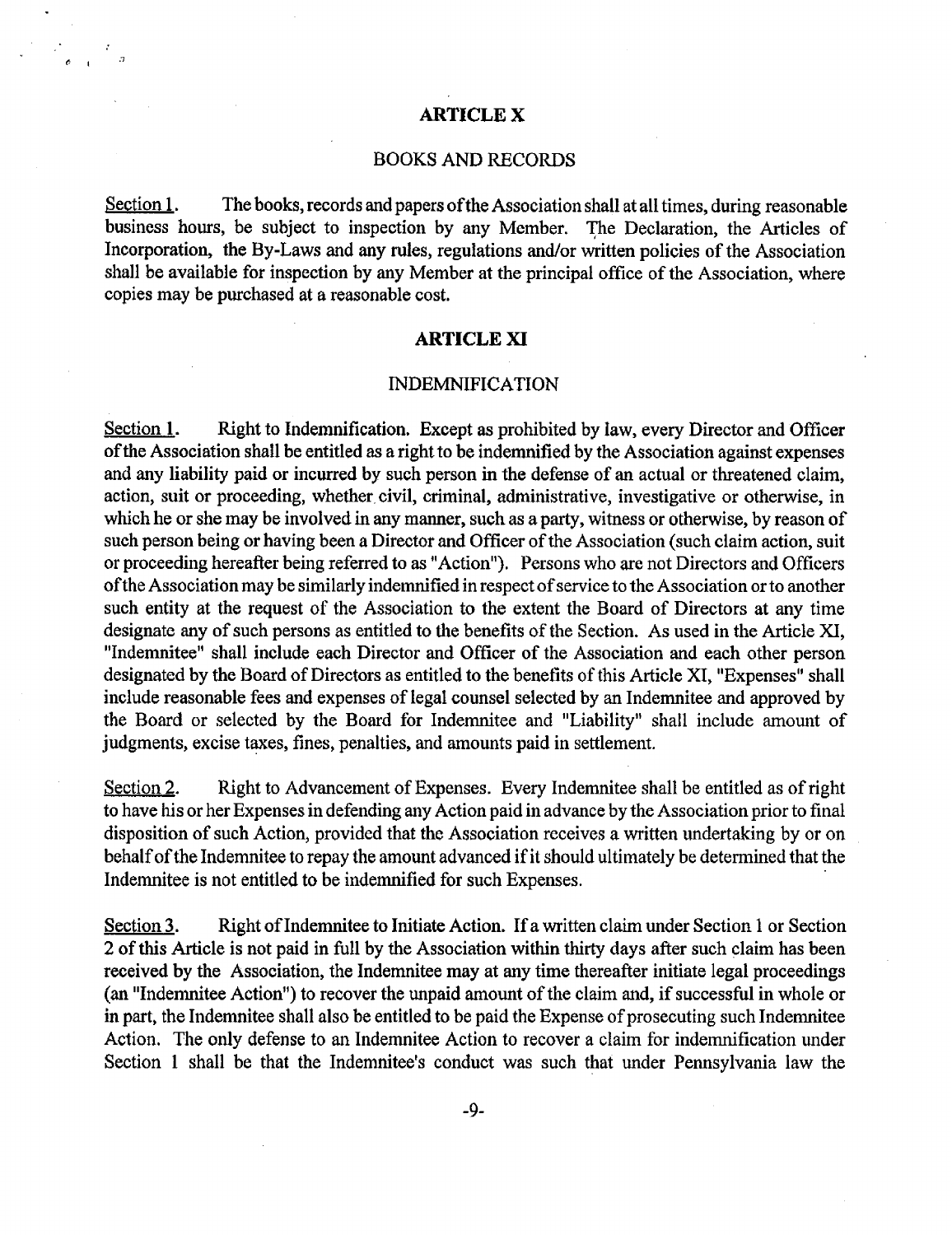Association is prohibited from indemnifying the Indemnitee for the amount claimed, but the burden of proving such defense shall be on the Association. Neither the failure of the Association (including its Board of Directors, independent legal counsel and its Members) to have made a determination prior to the commencement of such Indemnitee Action that indemnification of the Indemnitee is proper in the circumstances, nor an actual determination by the Association (including its Board of Directors, independent legal counsel or its Members) that the Indemnitee's conduct was such that indemnification is prohibited by Pennsylvania Law, shall be a defense to such Indemnitee Action or create a presumption that the Indemnitee's conduct was such that indemnification is prohibited by Pennsylvania's Law. The only defense to an Indemnitee Action to recover a claim for advancement of Expenses under Section 2 shall be the Indemnitee's failure to provide the written undertaking required by Section 2.

Section 4. Insurance and Funding. The Association may purchase and maintain insurance to protect itself and any person eligible to be indemnified hereunder against any Liability or Action, whether or not the Association would have the power to indemnify such person against such Liability or Expense by law or under the provisions of the Article XI.

Section 5. Non-Exclusivity; Nature and Extent of Rights. The rights to indemnification and advancement of Expenses provided for in this Article XI shall (i) not be deemed exclusive of any other rights, whether now existing or hereafter created, to which any Indemnitee may be entitled under any agreement or by-law, charter provision, vote of Members or Directors or otherwise, (ii) be deemed to create contractual rights in favor of each Indemnitee who serves the Association at any time while this Article XI is in effect (and each such Indemnitee shall be deemed to be so serving in reliance on the provisions of the Section), and (iii) continue as to each Indemnitee who has ceased to have the status pursuant to which he or she was entitled or was designated as entitled to indemnification under this Article XI and shall inure to the benefit of the heirs and legal representatives of each Indemnitee. Any amendment or repeal of this Article XI or adoption of any By-Law or provision of the Articles of Incorporation of the Association which limits in any way the right to indemnification or the right to advancement of Expenses provided for in this Article XI shall operate prospectively only and shall not affect any action taken, or failure to act, by an Indemnitee prior to the adoption of such amendment, repeal, By-Law or other provision.

Section 6. Partial Indemnity. If an Indemnitee is entitled under any provision of the Article XI to indemnification by the Association for some or a portion of the Expenses or a liability paid or incurred by the Indemnitee in the preparation, investigation, defense, appeal or settlement of any Action or Indemnitee Action but not, however, for the total amount thereof, the Association shall indemnify the Indemnitee for the portion of such Expenses or liability to which the Indemnitee is entitled.

# **ARTICLE XII**

# ASSESSMENTS

Section 1. As more fully provided in the Declaration, each Owner is obligated to pay to the Association annual and special assessments which are secured by a continuing lien uponthe property